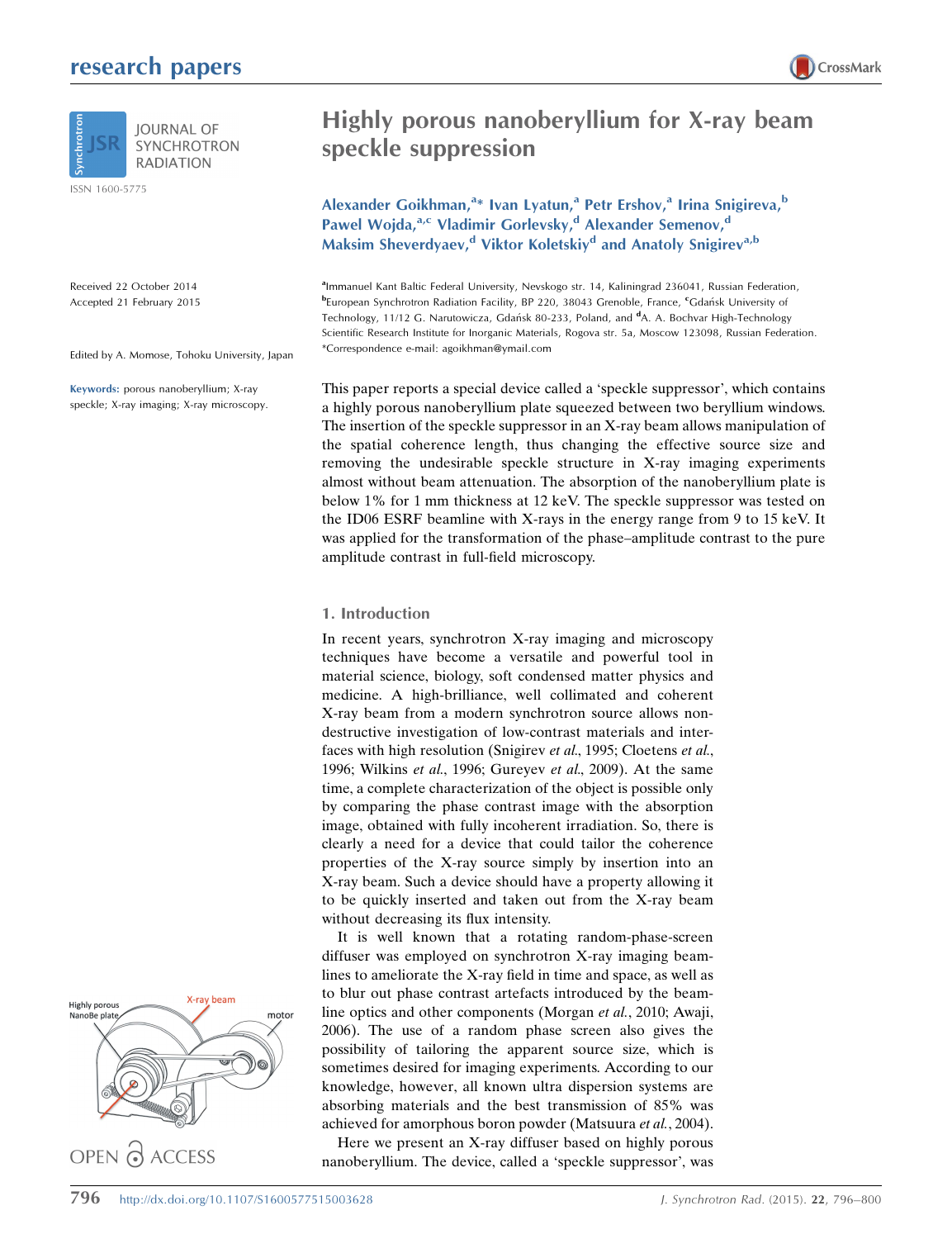manufactured and experimentally tested. The absorption of a 1 mm-thick nanoberyllium plate is below 1% at 12 keV X-ray energy. Inserting the speckle suppressor into the X-ray beam results in eliminating the phase artefacts caused by the beamline optics and other components in the final image of the sample; it also permits one to even out the X-ray field in time and space. The X-ray field thereby remains sensitive to sample-induced transverse phase gradients, whilst simultaneously being insensitive to transverse phase gradients which are not due to the sample.

As mentioned previously, the need for a diffuser stems from the difficulty in achieving a perfectly uniform X-ray beam for the full field of view using a synchrotron source. This is particularly evident when the area to be illuminated is relatively large (e.g. several millimetres to centimetres in extent), as required in biomedical small animal in vivo imaging (Matsuura *et al.*, 2004), where the frame-to-frame movement of the beam is particularly problematic. Generally, the use of such a speckle suppressor device would be helpful for any direct X-ray imaging technique, where a uniform X-ray beam is desired, while it would obviously be useless for any diffraction imaging approaches, like coherent diffraction imaging or ptychography.

### 2. Experimental results and discussion

The highly porous nanoberyllium was made at Rosatom A. A. Bochvar High-Technology Scientific Research Institute for Inorganic Materials (Moscow, Russia) by hydration–dehydration technology (Gorlevsky et al., 1995, 1998; Markushkin et al., 2012). The pore dimensions vary from  $0.1 \mu m$  up to 1 µm. The assembly of the diffuser, the speckle suppressor, is presented in Fig. 1. It contains a 4 mm-thick highly porous nanoberyllium plate, which was squeezed between two sapphire-coated beryllium windows. The plate was rotated at a constant speed of 200  $r \text{ min}^{-1}$  to create a uniform image. The rotation speed of 200 r min<sup>-1</sup> was chosen assuming a full shift of the average speckle grain size  $(1 \mu m)$  at the time, which is certainly shorter than the minimum exposure time (0.05 s)

The speckle suppressor was tested at the Micro Optics Test Bench on the ID06 beamline of the ESRF. The beam was produced by an in-vacuum undulator and specified X-ray energies were selected by a cryogenically cooled Si(111) double-crystal monochromator. The vertical and horizontal







Figure 2

(a) Scheme of the boron fibre imaging experiment.  $(b)$  Phase contrast image of the boron fibre in the in-line imaging geometry.  $(c)$  Clear absorption contrast image of the boron fibre after insertion of the speckle suppressor.

source sizes were 40 and 900  $\mu$ m (full width at half-maximum, FWHM), respectively. The speckle suppressor was tested for two practical applications: firstly, for manipulating the spatial coherence length; secondly, for the transformation of the phase–amplitude contrast image to the pure absorption one.

In order to see the influence of the speckle suppressor on the effective source size or, in other words, the spatial coherence length, we performed an in-line phase contrast imaging experiment using boron fibre. The layout of the first experiment is depicted in Fig.  $2(a)$ . The monochromator was tuned to select X-ray energy 9.5 keV. The boron fibre was placed 57.93 m from the source. The speckle suppressor was located at 28 cm distance in front of the fibre. The images of the fibre with and without the speckle suppressor were detected with a high-resolution Sensicam CCD camera (0.6 µm pixel size), which was located at 2.6 m from the fibre.

The holographic image of the boron fibre without the speckle suppressor is shown in Fig.  $2(b)$ , where about 15 fringes are clearly seen. From the number of fringes and the distance between the last two resolvable fringes we can estimate the effective source size, which is in the order of 50  $\mu$ m, with the spatial coherence length of  $100 \mu m$  (see Kohn, http://X-ray-optics.ucoz.ru/editor.htm). When the speckle suppressor was introduced in the beam, the interference fringes disappeared, leaving only the absorption contrast image with the first-order fringes (Fig. 2c). With the insertion of the speckle suppressor, the effective source size, calculated according to the program available at http://X-ray-optics. ucoz.ru/js-pro/list.htm, increased fourfold and thus became 200 um.

To demonstrate the ability of the speckle suppressor to manipulate the contrast transformation we used a full-field X-ray microscopy setup at 14 keV (Fig. 3a). An objective lens assembly of 71 individual Be parabolic lenses with a 50  $\mu$ m radius of parabola apex was located 57.3 m from the source. A Siemens star test object was placed on the translation/rotation stage with the translation direction along the beam axis, which was located 220 mm in front of the lens. The Photonic Science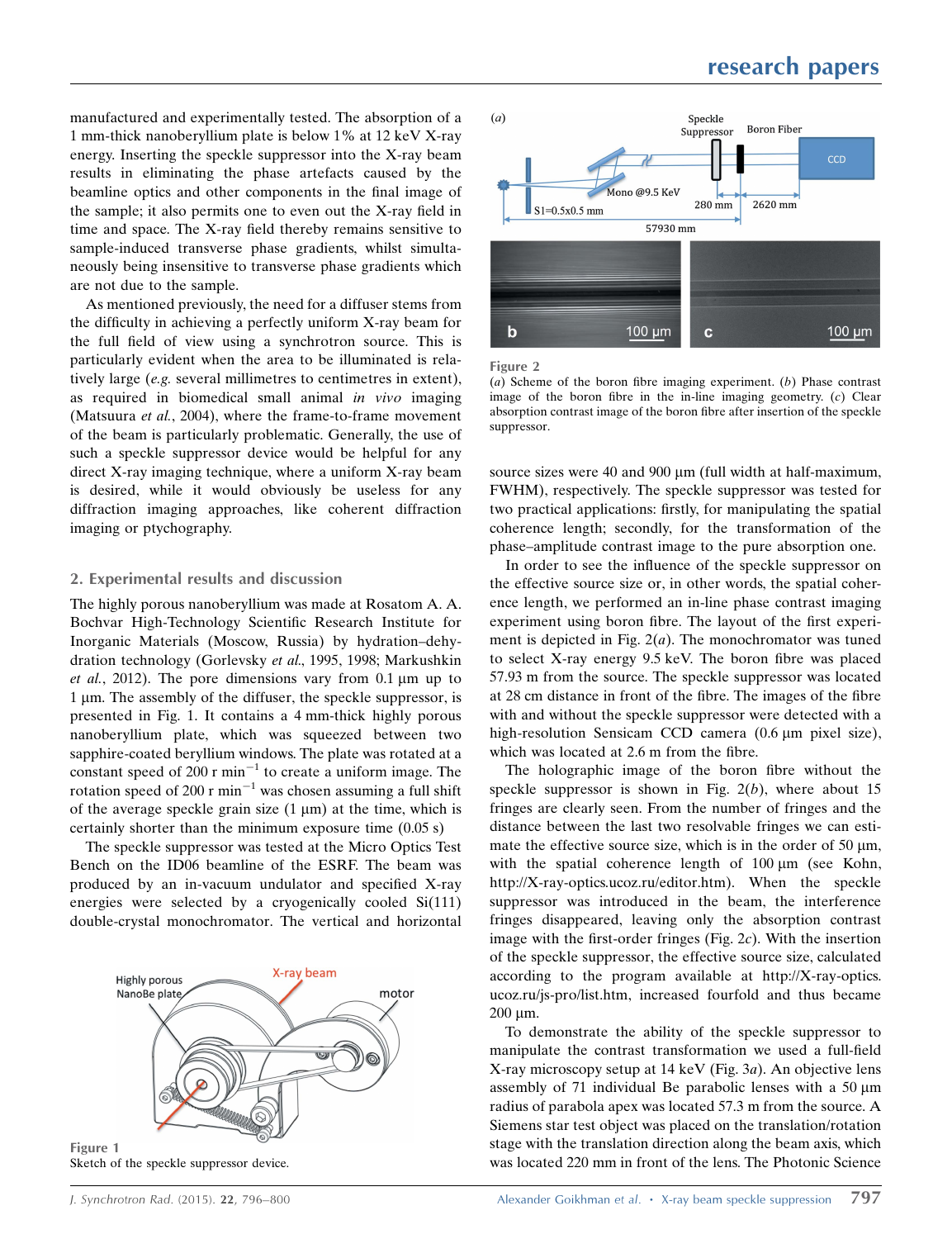## research papers





Figure 3

(a) Scheme of microscopy setup with 71 Be lenses;  $(b)$  magnified image of the Siemens star object without the speckle suppressor;  $(c)$  magnified image after introducing the speckle suppressor 10 mm before the Siemens star.

CCD detector with the field of view in the order of 13 mm and pixel size of  $6.5 \mu m$  was placed 14.8 m downstream of the objective lens. Thus, the magnification factor of 67 was achieved. The speckle suppressor was placed 80 mm upstream of the test object.

The X-ray images of the Siemens star without and with the speckle suppressor are presented in Figs.  $3(b)$  and  $3(c)$ , respectively. The image formation without the speckle suppressor relies on the mixture of the amplitude and phase contrast, which is why a lot of artefacts and speckles coming from the Be lenses are seen. It should be noted that the type of Be used for the lenses (O30H) in the experiment is the purest material commercially available. By introducing the speckle suppressor in the beam, the image is formed only by absorption, and is very clear.

The calculation of the average integral intensity ratio in both images showed a 34% loss of the total intensity by using the speckle suppressor, caused mostly by small-angle X-ray scattering coming from porous nanoberyllium. Taking into account the pore sizes, it can be easily estimated that scattering angles are within the 0.1–1 mrad range (Guinier, 1963). To measure the real absorption of the porous nanoberyllium plate, the flat-field intensity measurements with and without the speckle suppressor were performed with the CCD detector. The results have shown that the total absorption by the speckle suppressor device (two  $200 \mu m$ -thick Be windows and a 4 mm porous nanoberyllium plate) does not exceed 3%. From this it follows that  $\sim$ 31% of the intensity loss in the microscopy is accounted for by diffuse or small-angle scattering.

Thus, the optimal position of the device should be chosen considering the angular scattering issue for the porous nanoberyllium, depending on the pore sizes. Therefore it does not make sense to move the device very far from the sample in the microscopy scheme. The optimal use of the speckle suppressor is in X-ray projection microscopy, where the lens angular acceptance is wider than the difuse scattering angle from porous nanoberyllium. This scheme was realized with the speckle suppressor located at the focus position of the same stack of 71 Be (O30H) lenses at 14.4 keV. The ratio of the average integral intensity with and without the speckle suppressor was calculated as 77%, meaning that in such an arrangement the intensity loss due to the scattering was only 20%.

### 3. Computation theory associated with porous nanoberyllium

Correct simulation of the intensity of X-rays passing through porous nanoberyllium is complicated due to the difficulty associated with specifying the

appropriate parameters. An example of a software program which allows the insertion of defects in the lens is SRW (Chubar *et al.*, 2002).<sup>1</sup> With the help of this program it is possible to simulate defects of spherical symmetry. Porous nanoberyllium has a density of  $0.2 \text{ g cm}^{-3}$ ; however, the density of ordinary beryllium is almost tenfold that,  $1.85$  g cm<sup>-3</sup>. This means that, in order to properly simulate a porous nanoberyllium plate with the dimensions  $1 \times 1 \times$ 1 mm, the plate should be formed with almost 90% of empty spaces. To simulate a plate with  $0.1-1 \mu$ m-diameter empty spaces using SRW for such a beryllium lens, from  $9 \times 10^8$  to 9  $\times$  10<sup>11</sup> defects must be inserted. Such a task would be impossible even with the help of supercomputers. Because of the amount of calculations involved, and in order to enable the simulation of a porous nanoberyllium plate, its model, while retaining all the required properties, must be simplified.

The most efficient way of solving this problem is to create an appropriate statistical model. Approximately 90% of the plate should consist of empty space, so in the model only 10% of the plate should be made of beryllium. Such a sample can be simulated by dividing the portion of the considered material into smaller pieces and making a random choice, so that there are both empty spaces and matter. Obviously, the size of these parts should be properly linked with the size of the pore. For porous nanoberyllium, whose cavities have a diameter of 0.1– 1 um, the statistical model should consist of same-scale elements. This is reasonable, since, statistically, if we consider smaller-sized elements, those which are located close to each other will have a greater impact on the changes in the X-ray

<sup>&</sup>lt;sup>1</sup> Synchrotron Radiation Workshop (SRW) is electrodynamics/physical optics computer code for calculation of synchrotron radiation and simulation of fully and partially coherent radiation wavefront propagation.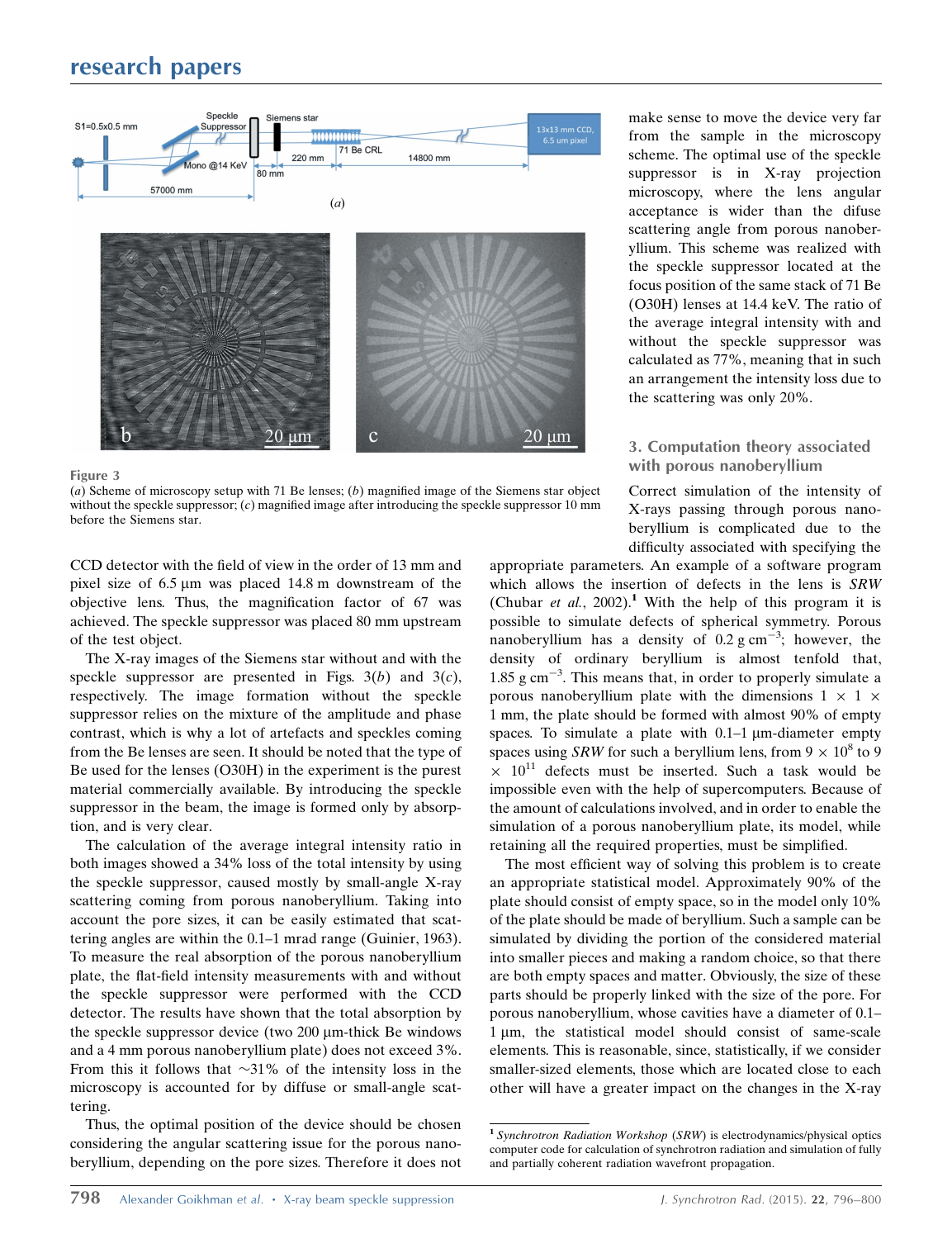intensity than would be indicated by the size of the element. On the other hand, the choice of elements with a diameter larger than  $1 \mu m$  will cause insignificant changes in the probability of occurrence of empty space or material, respectively.

Another important issue that must be taken into account in the calculations is the selection of an appropriate model, which would enable the calculation of the X-ray intensity inside the porous beryllium material, and in the air after X-rays pass through the material. The classical methods based on the use of the Fourier transform technique for the analytical solution of the paraxial wave equation (Duffieux, 1983; Goodman, 2005; Wilson, 1995; Scott, 1998) do not allow one to carry out this kind of calculation due to the discontinuity of the data. For this reason, the simulation scheme was based on the finite difference method, which does not require continuity or differentiability from the data. Propagation of the X-ray waves through optical objects is described by

$$
\frac{\partial A}{\partial x} + BA = \frac{ic}{2\omega_0} \left( \frac{\partial^2}{\partial y^2} + \frac{\partial^2}{\partial z^2} \right) A,\tag{1}
$$

where  $B$  is the function which corresponds to the form of the beryllium plate. The developed method is built by means of discretization of equations of monochromatic electromagnetic wave propagation (1) with respect to spatial variables, which are perpendicular to the optical axis of the optic system. Approximate ordinary differential equations resulting from the discretization of the system of ordinary differential equations are solved with the help of the implicit Runge– Kutta method of the second order, combined with an iterative procedure.

The simulation was carried out for a plate of size  $0.3 \times 0.3 \times$ 5 mm; the surface perpendicular to the propagation of X-rays has the size of  $0.3 \times 0.3$  mm. In order to obtain a plate model, the entire plate is divided into  $900 \times 900 \times 15000$  pieces (cubes). To obtain a model of the beryllium plate without pores we suggest that all the cubes are composed entirely of beryllium. The density of the porous beryllium plate must be about ten times smaller, so only 1/10 of the elements should have the properties of beryllium. Therefore, for each cube we must select whether the element corresponds to either a beryllium-like element (with probability 1/10), or an empty space (with probability 9/10). To obtain the distribution of beryllium in the plate for a one-step numerical procedure along the  $x$  axis, such a selection should be repeated independently 300 times. Thus, in accordance with the central limit theorem, for each of the  $900 \times 900$  points in the plane  $(y, z)$  we obtain the simulation of a plate with a thickness of 0.1 mm, whose density is ten times lower than that of the plate made entirely of beryllium, and wherein the average location of elements (voids and spaces containing beryllium) will be distributed according to the normal distribution. If the average density distribution of beryllium in the plate is known, it is possible to determine the values of the function  $B$  for each spatial step of the numerical procedure. In order to obtain results for the entire plate, 50 steps of the numerical procedure need to be performed. Of course, the selection of elements for



The scattering of X-ray waves of initial energy 12.4 keV obtained for cavities simulated by elements, which have a size of  $1/3 \times 1/3 \times 1/3$  µm.

each of these steps must be performed independently. The postulated model has been proposed for a plate with a  $1 \mu m$ pore size, and should be properly adjusted when plates with smaller pores are considered.

Fig. 4 presents the scattering of X-ray waves of initial energy 12.4 keV obtained for cavities simulated by elements with a size of  $1/3 \times 1/3 \times 1/3$  µm. Such a model of porous nanoberyllium gives X-ray scattering of the order of 0.1 mrad. Inclusion of smaller components increases the average angular scattering, and larger ones cause a reduction of scattering. Accordingly, the X-ray small-angle scattering increases linearly for the simulations carried out for smaller elements. It means that in order to obtain scattering of the order of 1 mrad, the porous nanoberyllium plate should be simulated with the help of elements whose approximate size is  $1/30 \times 1/30 \times$  $1/30 \mu$ m. The obtained result is expected because it shows that for the simulation of porous material the number of elements needed to simulate a single defect should be at least equal to 27 ( $3 \times 3 \times 3$ ); otherwise, it will be impossible for the model to faithfully resemble the structure of porous nanoberyllium. Due to large scattering it is not possible to carry out calculations at large distances from the beryllium plate, because this involves increasing the area of computation that must be taken into account, and inevitably lengthens the computation time. Along with the increase of the distance from the beryllium plate, the number of steps in the finite difference method also grows. This, in turn, reduces the accuracy of the results, and is the reason why this method is only suitable for achieving statistical results. The possibility of accurate X-ray imaging for porous plates of nanoberyllium is a serious mathematical problem in need of further investigation.

### 4. Conclusions

A speckle suppressor device based on highly porous nanoberyllium was applied for manipulating the spatial coherence length by increasing the effective source size and by the transformation of the contrast mechanism during the imaging experiments. From the experiments performed the optimal position of the speckle suppressor was defined: for X-ray